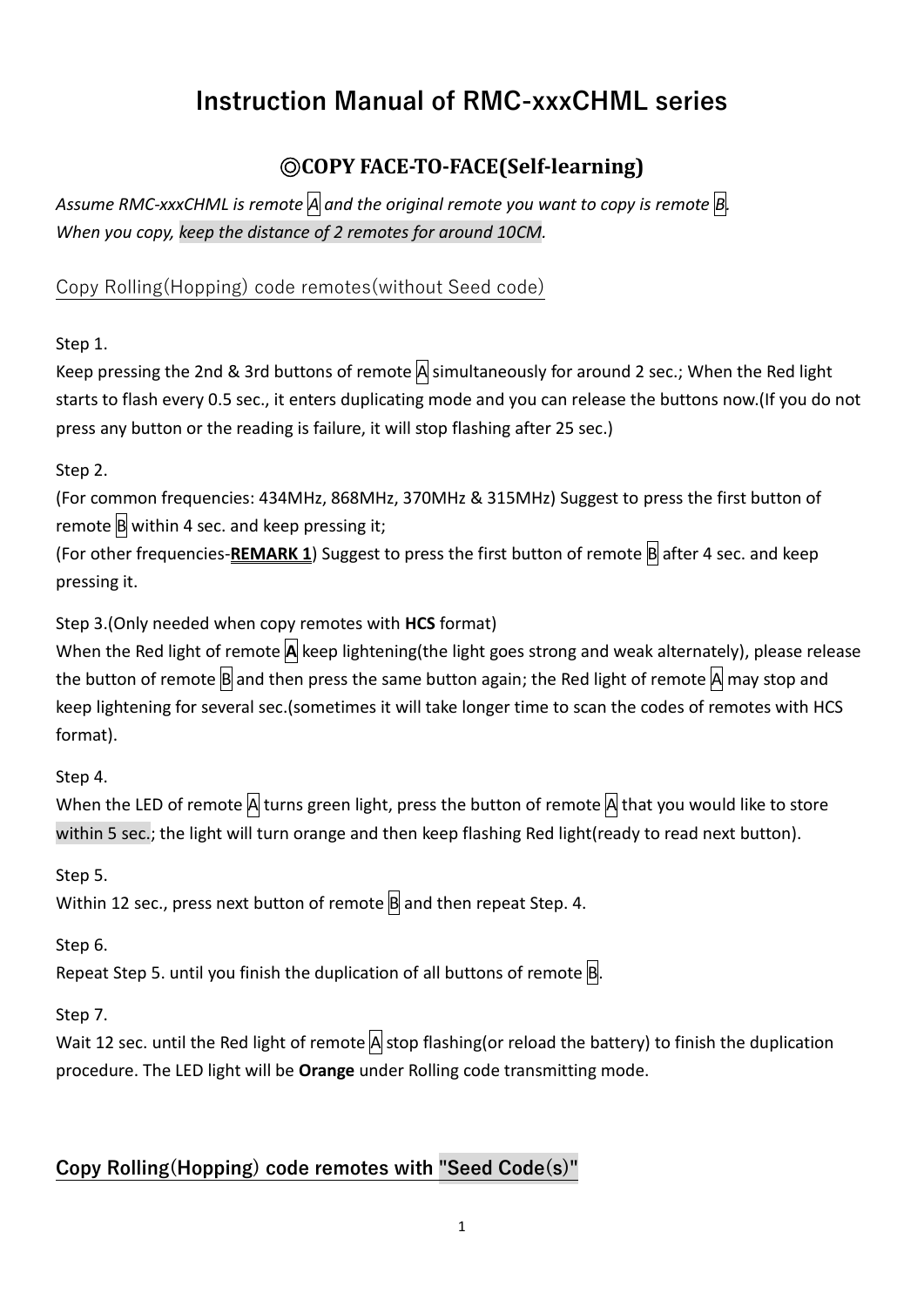Step 1.

Keep pressing the 2nd & 3rd buttons of remote  $\overline{A}$  simultaneously for around 2 sec.; When the Red light starts to flash every 0.5 sec., it enters duplicating mode and you can release the buttons now.(If you do not press any button or the reading is failure, it will stop flashing after 25 sec.)

### Step 2.

(For common frequencies: 434MHz, 868MHz, 370MHz & 315MHz) Suggest to transmit the Seed Code of remote B within 4sec.;

(For other frequencies-**REMARK 1**) Suggest to transmit the Seed Code of remote B after 4sec.;

when the Red light of remote  $\overline{A}$  goes off 2 times repeatedly, the Seed Code is read successfully.

Step 3.

Within 12 sec., press first button of remote  $\overline{B}$ ; when the LED of remote  $\overline{A}$  turns green, press the button of remote  $\overline{A}$  that you would like to store within 5 sec.; the light will turn orange and then keep flashing Red light(ready to read next button).

#### Step 4.

Repeat Step 3. to copy next button until you finish the duplication of all buttons of remote  $B$ . Or**(REMARK 2)** Repeat Step 2.(transmit the Seed code within 12 sec.) & Step 3. until you finish the duplication of all buttons of remote  $B$ .

Step 5.

Wait 12 sec. until the Red light of remote A stop flashing(or reload the battery) to finish the duplication procedure. The LED light will be **Orange** under Rolling code transmitting mode.

# **Copy Fixed code remotes**

Step 1.

Keep pressing the 2nd & 3rd buttons of remote  $\overline{A}$  simultaneously for around 2 sec.; When the Red light starts to flash every 0.5 sec., it enters duplicating mode and you can release the buttons now.(If you do not press any button or the reading is failure, it will stop flashing after 25 sec.)

Step 2.

Within 5 sec., press the 1st button of remote  $|A|$  and release it. (This step is to enter fixed code duplication mode and you can only copy fixed code remotes under this mode - **REMARK 3**)

# Step 3.

Press first button of remote  $\overline{B}$ ; when the LED of remote  $\overline{A}$  turns green, press the button of remote  $\overline{A}$  that you would like to store within 5 sec.; the light will turn orange and then keep flashing Red light(ready to read next button).

# Step 4.

Within 12 sec., repeat Step 3. to copy next button until you finish the duplication of all buttons of remote B.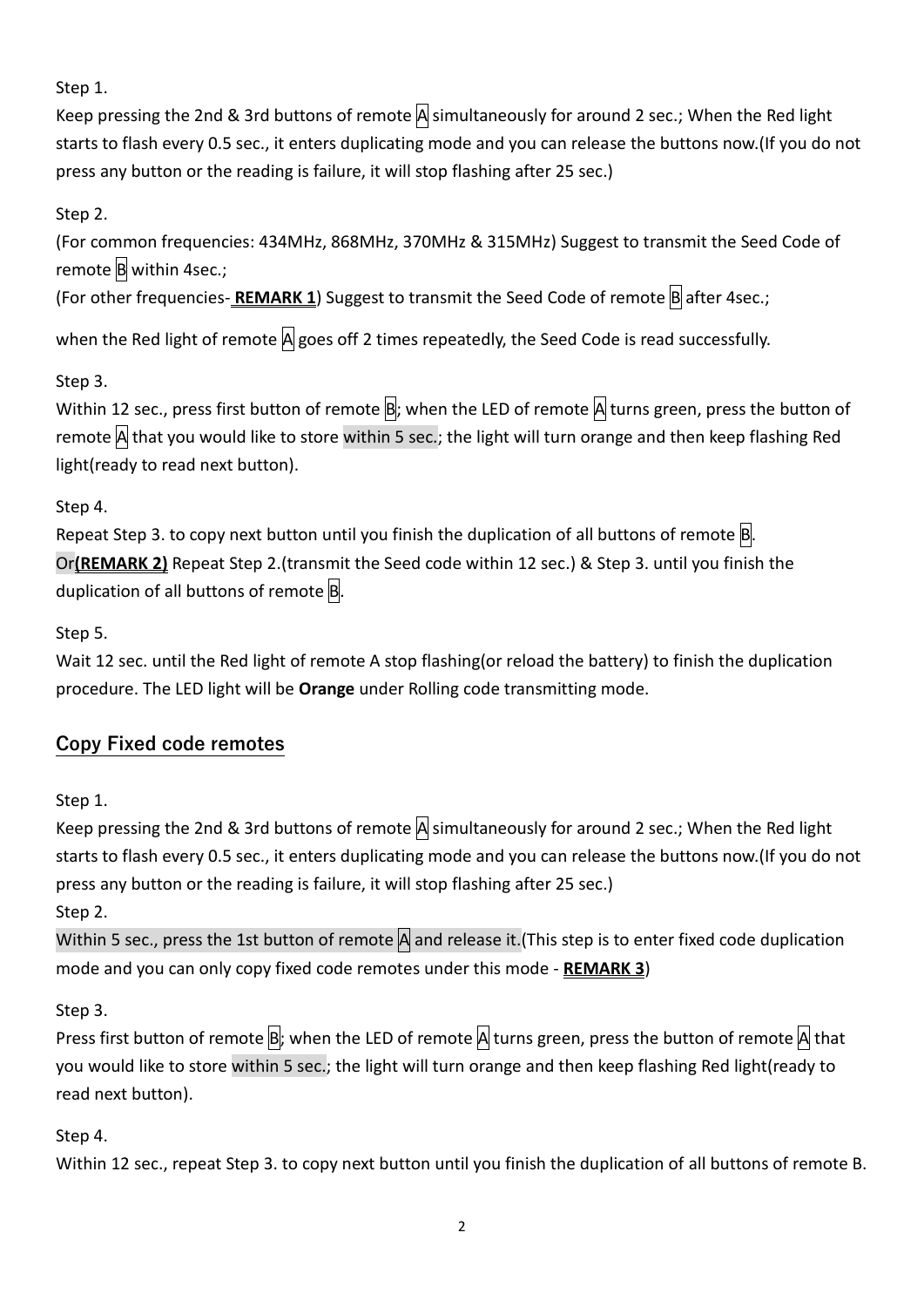Step 5.

Wait 12 sec. until the Red light of remote A stop flashing(or reload the battery) to finish the duplication procedure. The LED light will be **Green** under Fixed code transmitting mode.

### Advanced function(only scanning the code): Preset 434MHz mode

Recommend for copying those Rolling code remotes that can not keep transmitting the signal even if you keep pressing the button, such as Aprimatic TX2M & KONTAL(Roland); but those remotes must use frequency 434MHz.

If you use this function, the RMC-xxxCHML will skip the step of scanning the frequency and will tune the frequency at 434MHz automatically.

**How to enter this mode**: After you press 2nd & 3rd buttons simultaneously(the LED light start to flash every 0.5 sec.), press 2nd button within 5 sec. and the LED light will start to flash every 0.25 sec.

Followed by entering 1st buttons of remote  $\mathbb B$  and the rest steps to complete the duplication.

#### **<REMARK>**

**1. Except frequencies 434MHz, 868MHz, 370MHz & 315MHz, you will need to wait longer time after pressing the buttons until RMC-xxxCHML read correct frequency.**

**2. For some rolling code remotes, there are Seed Codes for every buttons(ex. 4 Seed codes for 4 buttons respectively), such as FAAC & Genius.** 

**3. If you would like to copy fixed code remote & rolling code remote into one RMC-xxxCHML at the same time, please reload the battery to leave the copying mode after you copy one type(fixed code) and restart the procedure to copy another type(rolling code) of remotes.**

**4. If you would like to copy several remotes with different frequencies into one RMC-xxxCHML, please reload the battery(or wait until the LED is off) to leave the copying mode after you copy one frequency(ex. 434MHz) and restart the procedure to copy another frequency(ex. 868MHz).**

# ◎**COPY VIA DUPLICATOR HCD-900**

The procedure is same as our other REMOCON programmable remote controls. Please refer to our instruction manual of HCD-900.

#### **<REMARK>**

**if you would like to copy both fixed code remotes & rolling code remotes into RMC-xxxCHML via HCD-900,**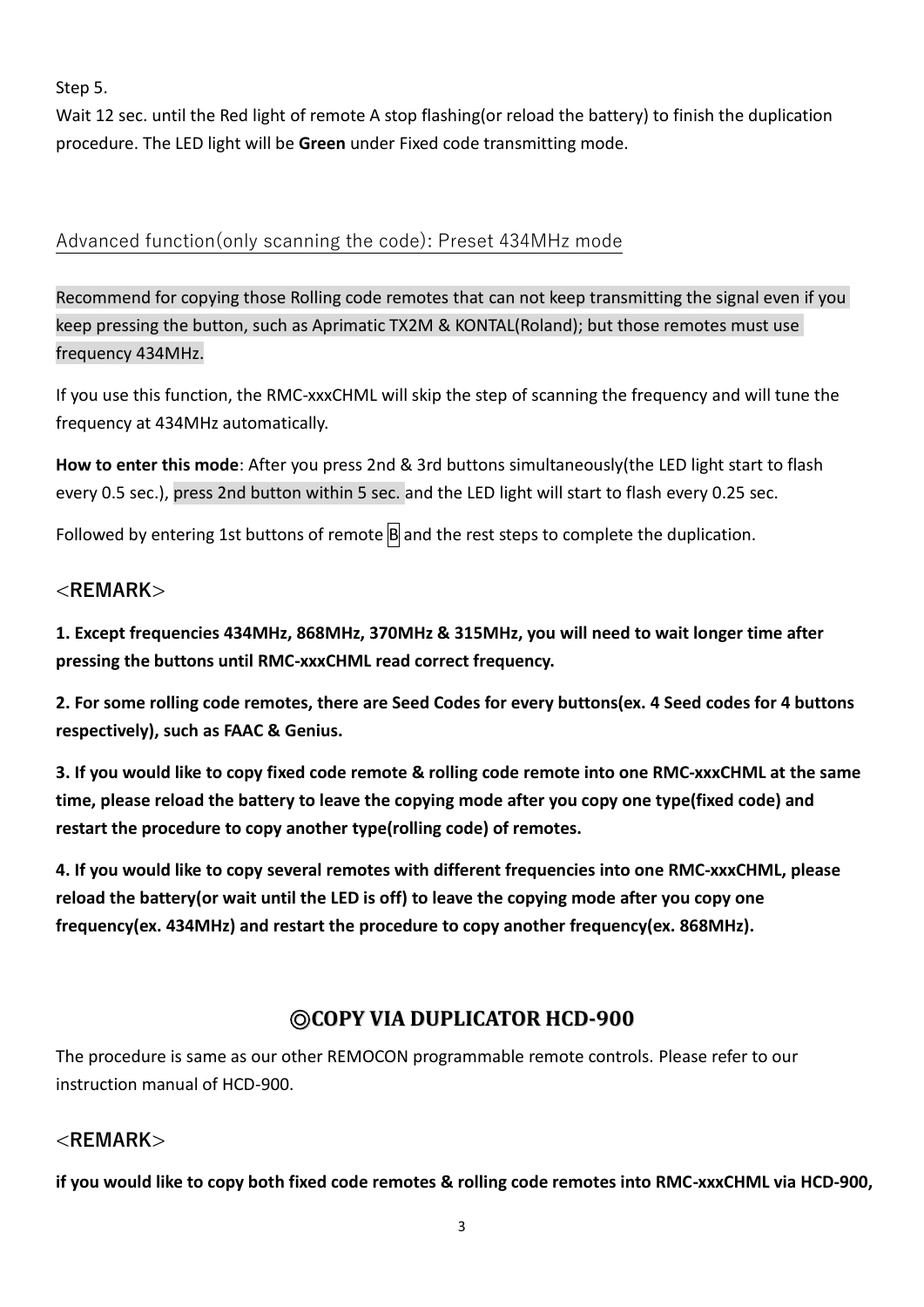**please ensure to copy fixed code remotes first(in FixedCode Duplicate mode) and then copy rolling code remotes(in HoppingCode Duplicate mode). If you do it reversely, the rolling code programmed will be covered by fixed code you copy later.**

# ◎**MAIN FEATURE: "ONE BUTTON SELF-PROGRAMMING".**

#### *What is "One button self-programming"?*

**All new Rolling code remotes must be programmed to the receiver before use. If you don't have the original instruction manual about how to program new remote to the receiver or you don't want to open the outer case of the receiver, you can use " One button self-programming " to program RMC-xxxCHML(after copy) to the receiver remotely by just one simple step without knowing how to program new remote to the receiver or opening the outer case.**

 *The premise to use "One button self-programming" to program RMC-xxxCHML to the receivers.*

**The receivers of the original remotes you copy must support "Remote programming" or "Air programming" in order to trigger this function successfully.**

**If you are not sure whether your receiver supports "Remote programming" or not, please refer to our compatibility list(those brands that were marked with a orange star).**

#### *How to trigger "One button self-programming"?*

**Just keep pressing the button you would like to program to the receiver for around 7 seconds.**

**After the LED light of RMC-xxxCHML starts to flash, you can release the button and usually you can hear a "Click" sound from the receiver after the whole procedure is completed.**

#### *Importance notice regarding "One button self-programming" before you copy:*

**If you want to use this function, the original remote you copy to RMC-xxxCHML must be the one already programmed to the receiver in advance.**

**If you copy a original remote not yet be programmed to the receiver, "One button self-programming" wont' be successful.**

# $\Diamond$  How to solve the possible "Out of sync" of the original remote after "One button *self-programming"?*